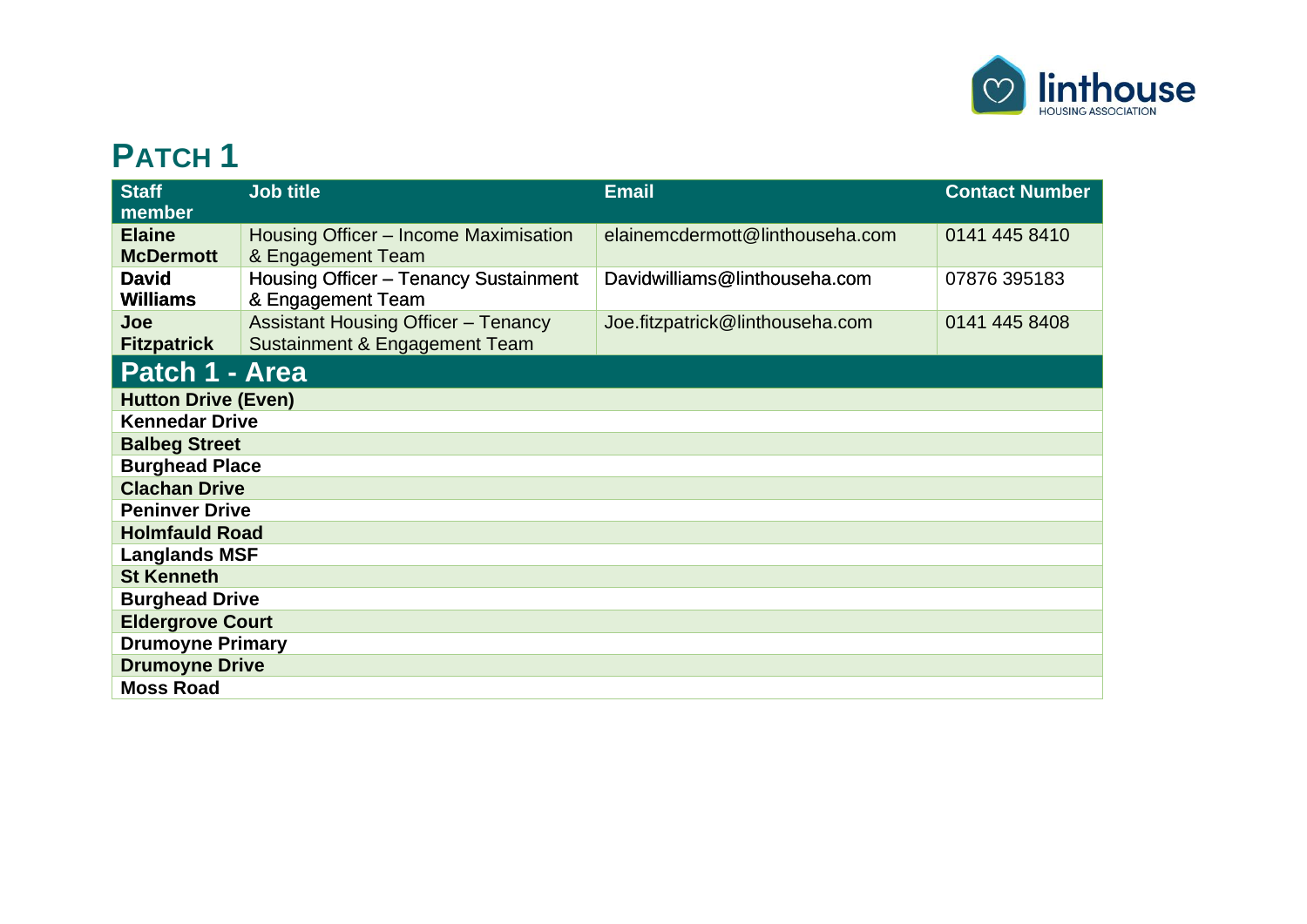

## **PATCH 2**

| <b>Staff</b>                     | <b>Job title</b>                           | <b>Email</b>                   | <b>Contact Number</b> |  |  |
|----------------------------------|--------------------------------------------|--------------------------------|-----------------------|--|--|
| member                           |                                            |                                |                       |  |  |
| <b>Steven</b>                    | Housing Officer – Income Maximisation      | stevenm@linthouseha.com        | 0141 445 8419         |  |  |
| <b>Murphy</b>                    | & Engagement Team                          |                                |                       |  |  |
| Laurie                           | Housing Officer - Tenancy Sustainment      | Laurie.kefalas@linthouseha.com | 0141 445 8413         |  |  |
| <b>Kefalas</b>                   | & Engagement Team                          |                                |                       |  |  |
| <b>Rachael</b>                   | <b>Assistant Housing Officer - Tenancy</b> | rachaelgrey@linthouseha.com    | 073845 11884          |  |  |
| Gray                             | Sustainment & Engagement Team              |                                |                       |  |  |
| Patch 2 - Area                   |                                            |                                |                       |  |  |
| <b>Hutton Drive (Odd)</b>        |                                            |                                |                       |  |  |
| Govan Road (all)                 |                                            |                                |                       |  |  |
| <b>Drive Road</b>                |                                            |                                |                       |  |  |
| <b>Aboukir Street</b>            |                                            |                                |                       |  |  |
| <b>Cressy Street</b>             |                                            |                                |                       |  |  |
| <b>Skipness Drive</b>            |                                            |                                |                       |  |  |
| <b>Linthouse Buildings</b>       |                                            |                                |                       |  |  |
| <b>Holmfauld Place</b>           |                                            |                                |                       |  |  |
| <b>Langlands (MD/Flats)</b>      |                                            |                                |                       |  |  |
| <b>Barnwell Terrace</b>          |                                            |                                |                       |  |  |
| <b>Sheildhall (Drumoyne end)</b> |                                            |                                |                       |  |  |
| <b>Meiklewood Road</b>           |                                            |                                |                       |  |  |
| <b>Finsbay Street</b>            |                                            |                                |                       |  |  |
| Hardgate/Luma                    |                                            |                                |                       |  |  |